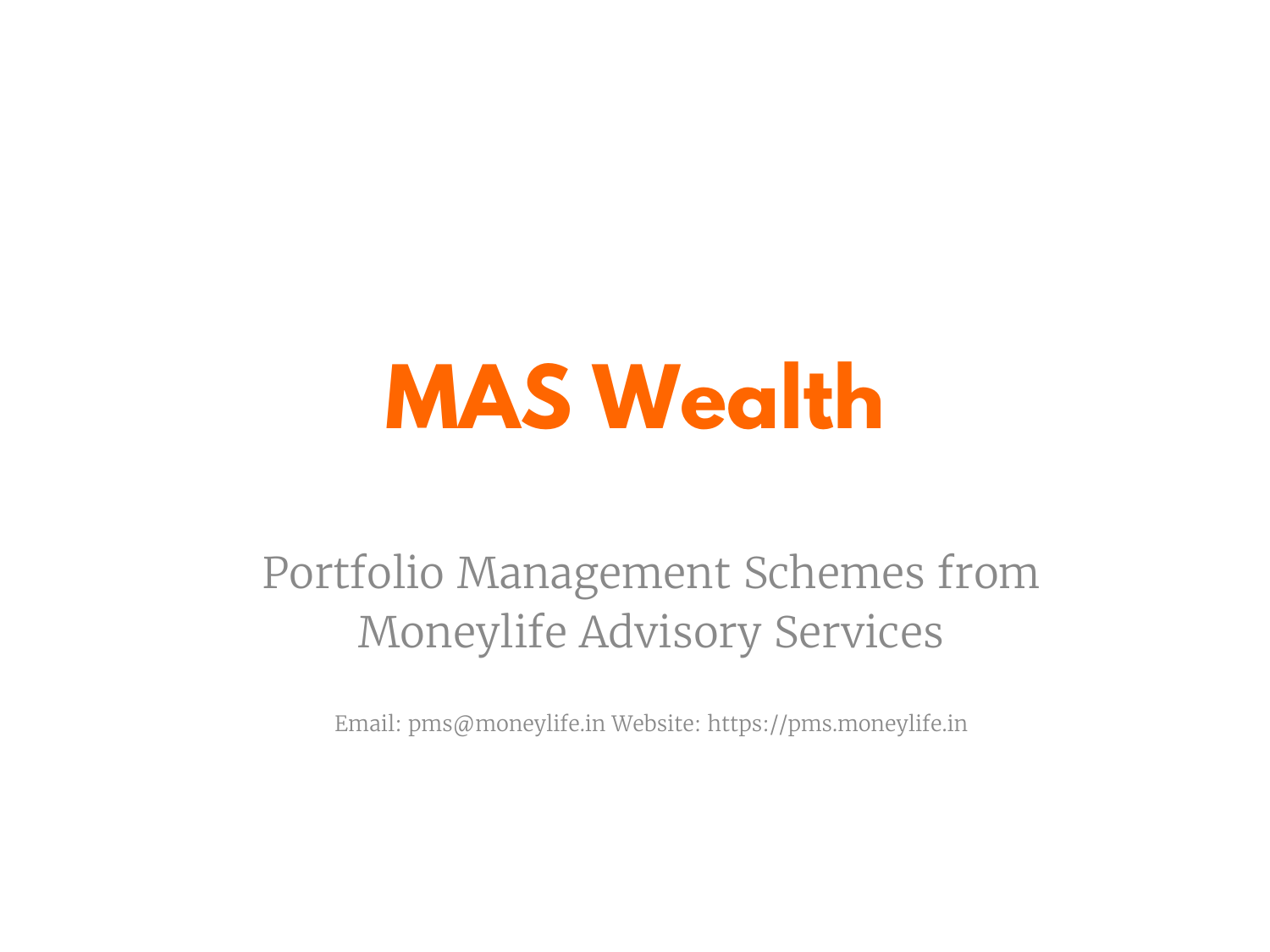## **Investment Objective**

To be the best in class (top 10 percentile) under each of the following parameters:

- Returns
- Drawdown
- Portfolio volatility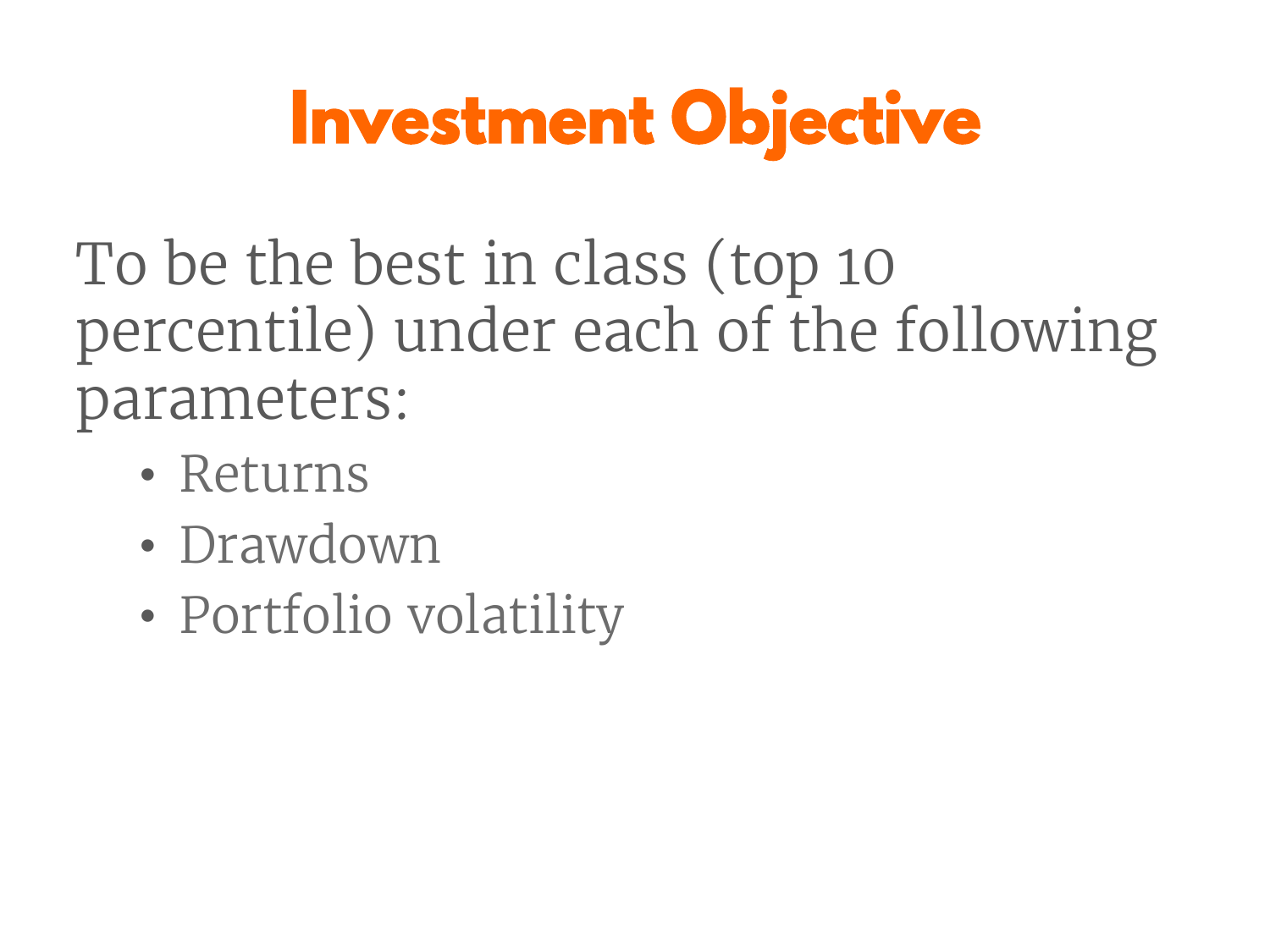## **What Not to Expect from Us**

- We are not focused on beating the market every month or quarter. Short-term performance is mostly random.
- Since SEBI mandates that all PMSs must have a benchmark, we have one. But comparing us to the benchmark will not be very useful.
- We may suffer long periods of underperformance, especially in a roaring bull market, when speculative stories will do very well.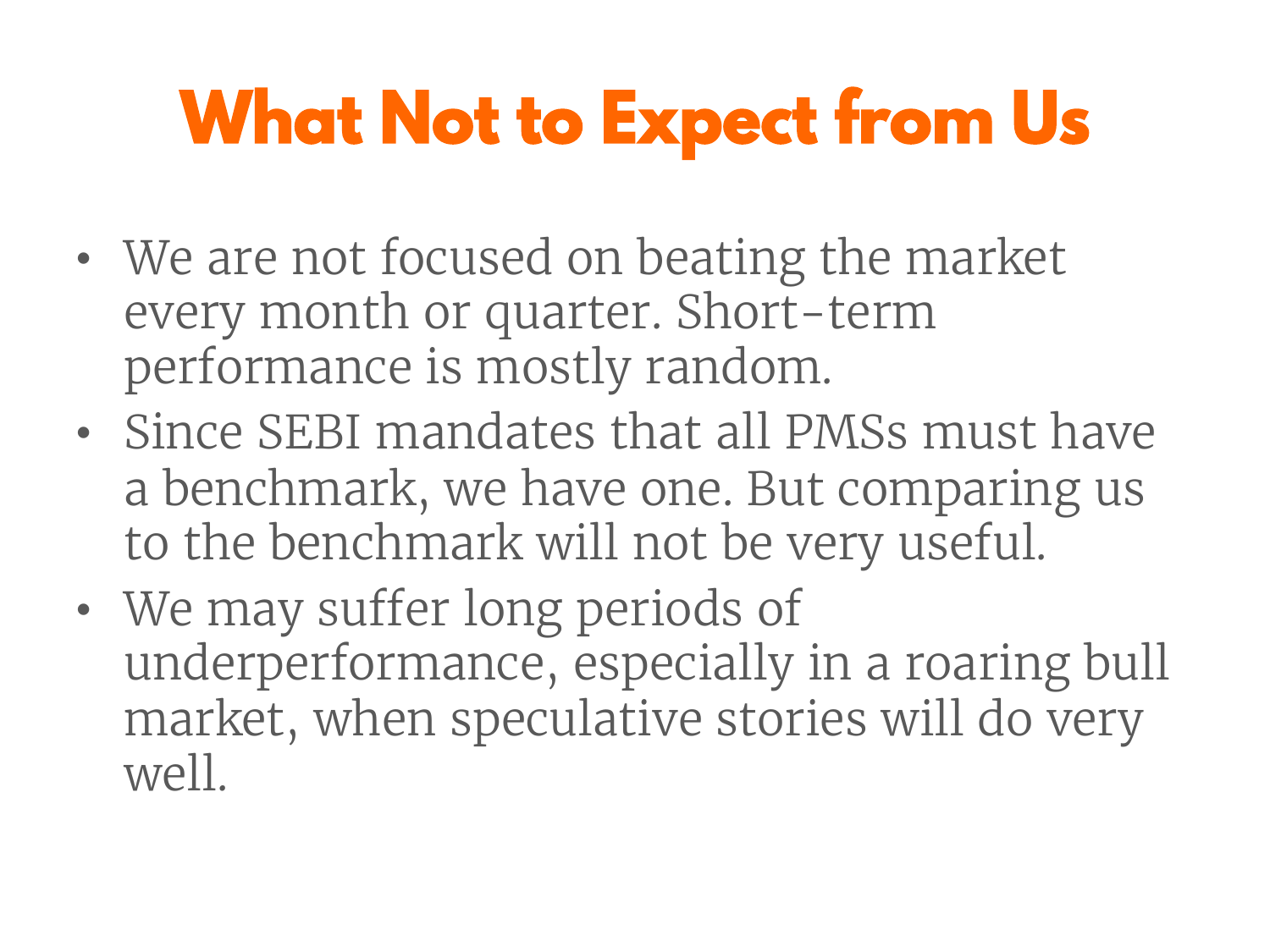## **Investment Philosophy**

- Stock returns are a function of corporate earnings and market prices but no one has any control over either
- As for corporate earnings, as outside investors, we can never know enough
- Almost all investment research and strategy picks stocks from "themes", "stories", "megatrends" and "moats". But narratives may not be correlated to future stock returns
- We respect market prices
- While investors are told to be positive, we also believe that scepticism is a virtue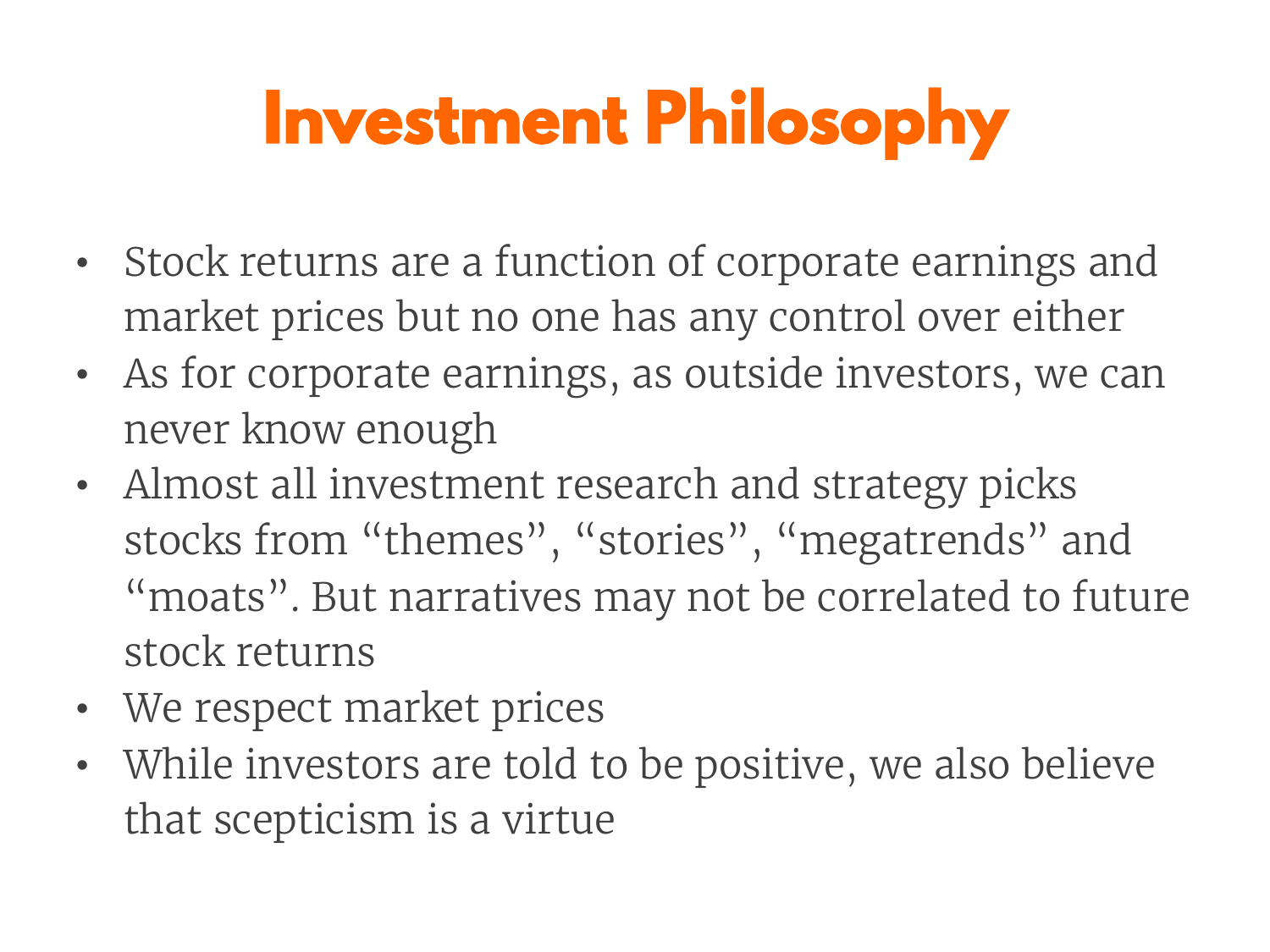## **Investment Approach**

- We apply the classical "scientific method" to investing: observation, hypothesis, measurement, feedback and modification of hypotheses
- Our investment philosophy is to go straight to the factors that directly determine returns at all times
- This involves using an algorithm for screening and identification
- We believe data does not lie. Anything else is subjective, distracting and even misleading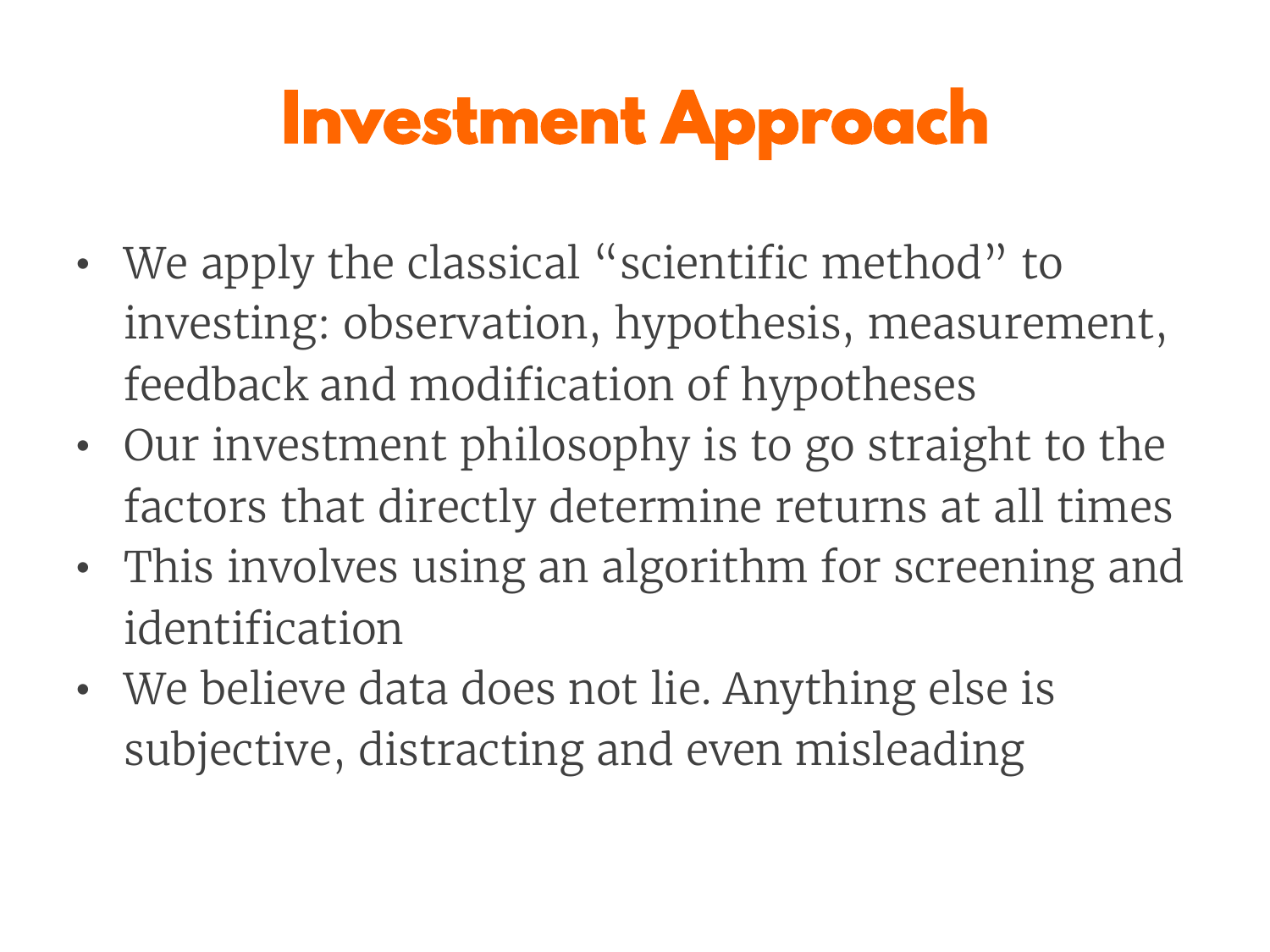### **Investment Strategy**

- Analyse past value creators of different periods and identify common features
- Identify similar quality stocks today
- Analyse these stocks to decide on the robustness of the business model and management quality
- Check whether valuation is low
- Check for governance and management quality.
- Time the entry and exit
- If we cannot find stocks that meet our criteria, remain substantially in cash
- Hedge the portfolio against sharp declines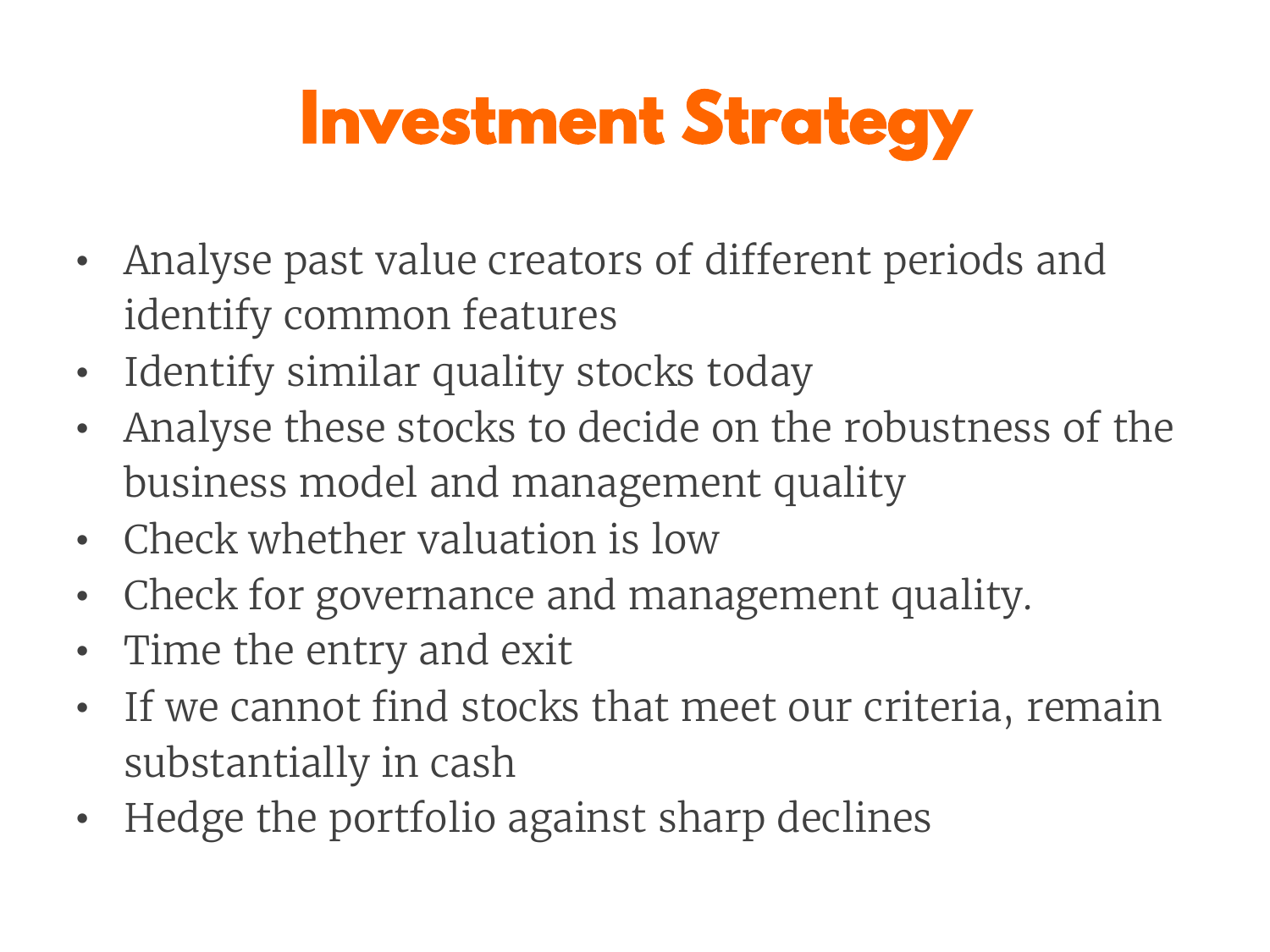### **Skin In The Game**

- MAS itself most of new stocks added to the PMS schemes, after the mandatory cooling period.
- A substantial or the entire stock portfolio of MAS directors and shareholders would be in our PMS schemes or same set of stocks.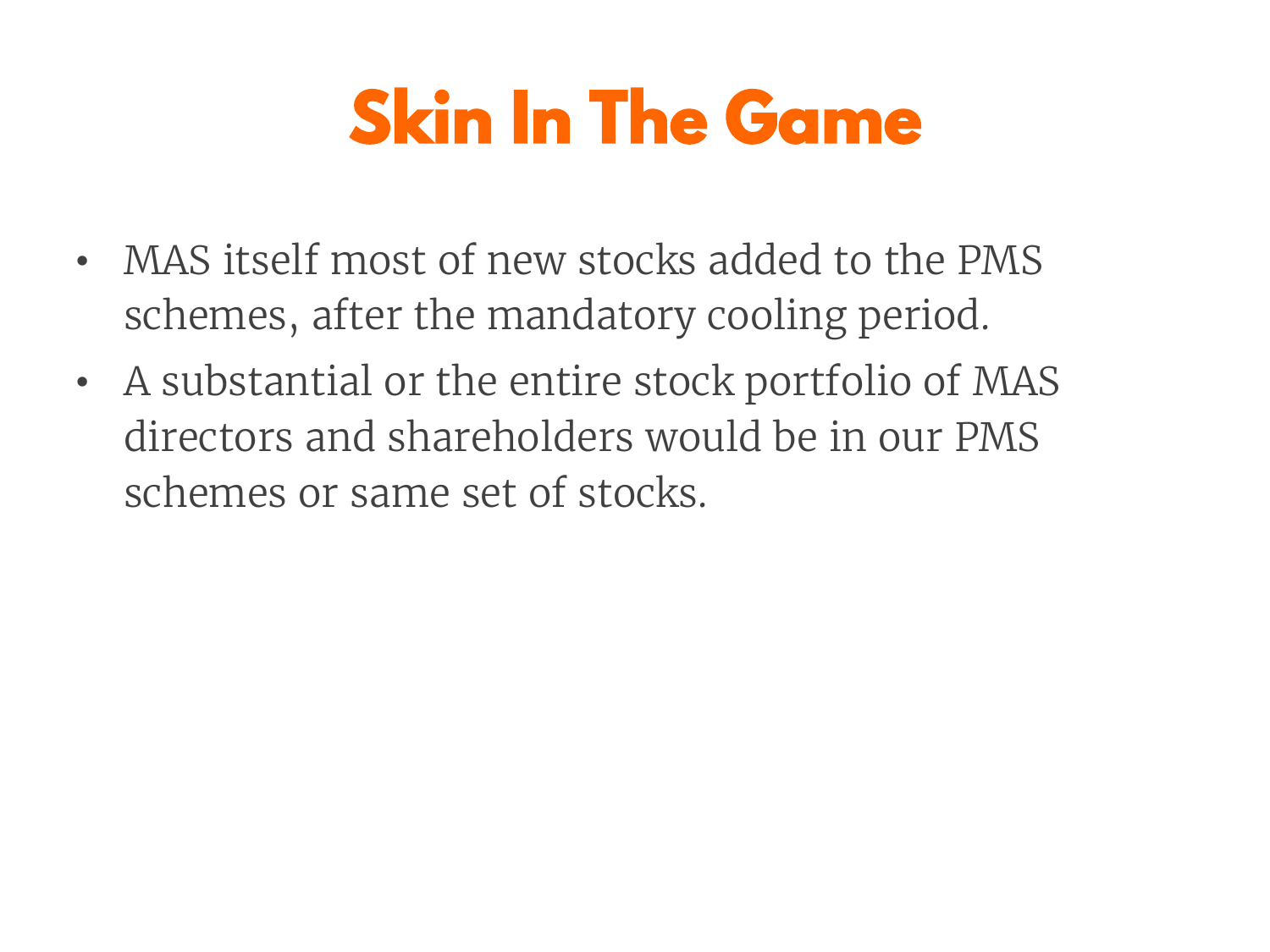

#### Growth:

- Investments in a mix of small and large high growth stocks
- Ideal for those who have at least 10 years of investing ahead, typically between 30-55.

• Prime:

- Investments in high quality stocks, with a focus on preserving capital
- Ideal for families, businesses and professionals looking to invest surplus cash or those keen on wealth preservation along with appreciation

Suggested Investment Horizon for both : 5-7 Years +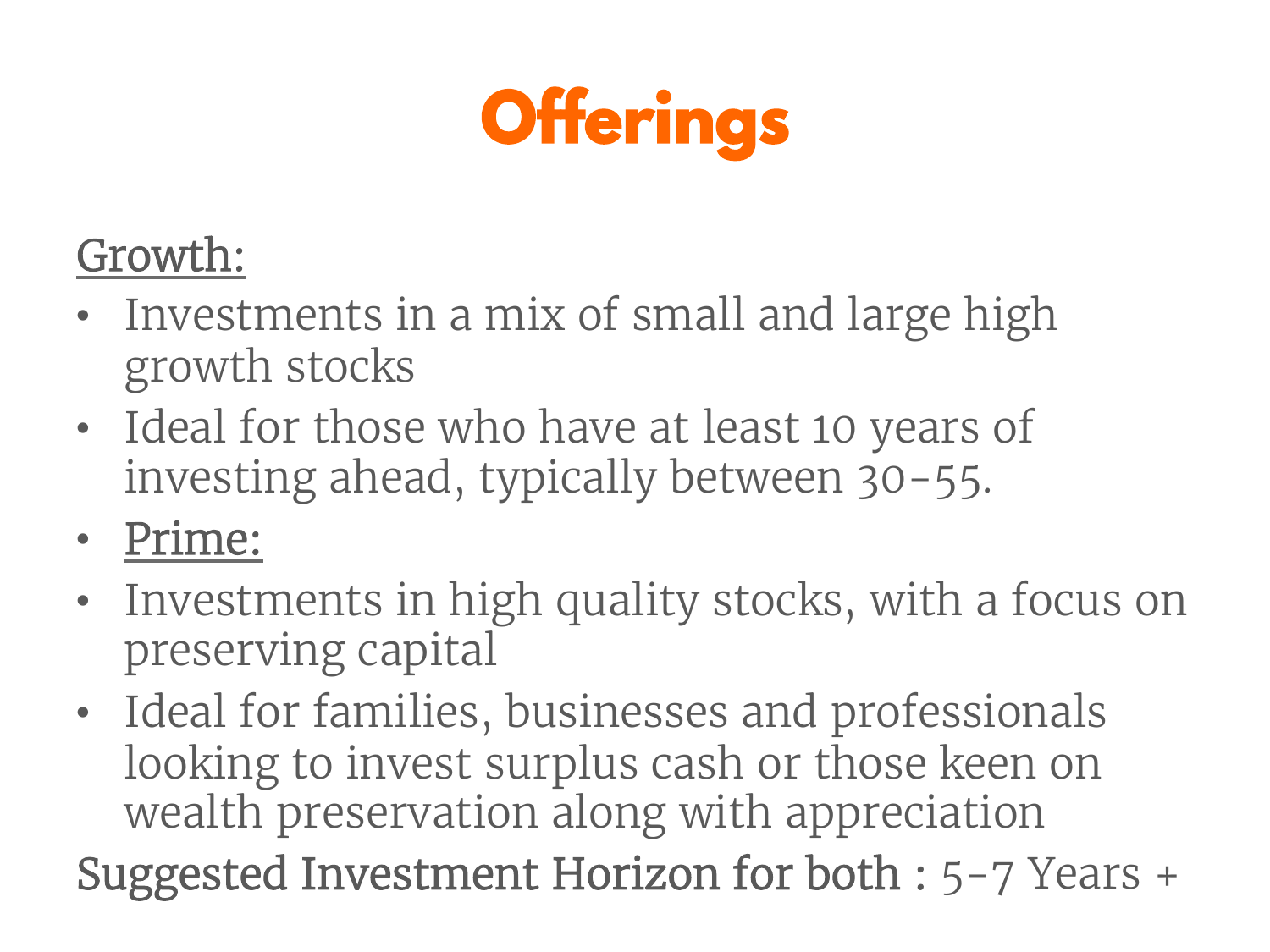## **Operations & Reporting**

#### **Operations**

- Investments managed on individual basis
- Third party custodian for funds and securities

#### Reporting

- Monthly performance statement
- Transaction, holding & corporate action reports
- Annual CA certified statement of account
- Valuation: Closing NSE prices of the previous day
- Web access for portfolio tracking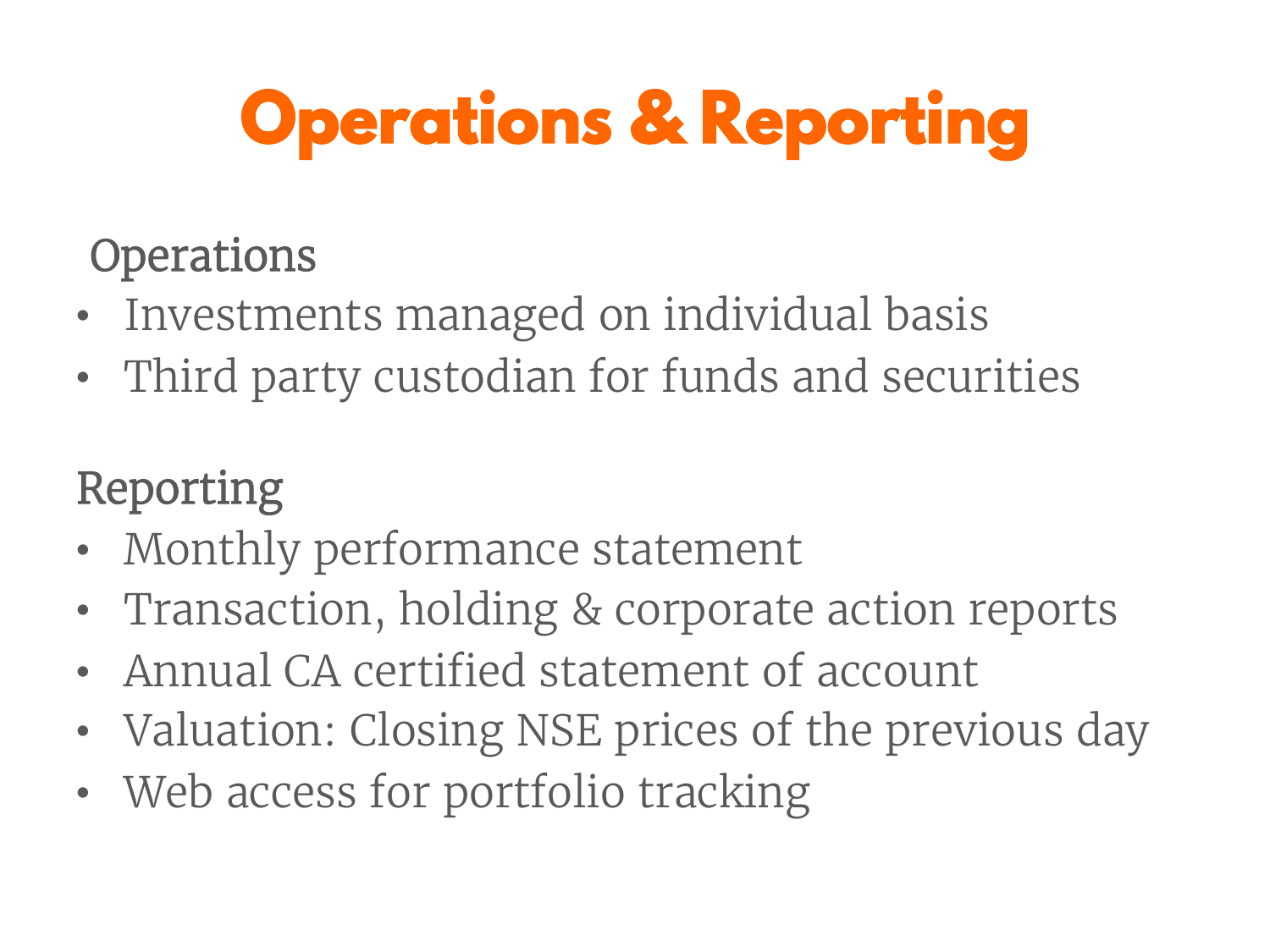

- Management fee: 1% asset under management
- Performance fee: 20% above the hurdle rate of  $10\%$
- High-water Mark (HWM) principle: Applicable. For a clear understanding of HWM, please see http://advisor.moneylife.in/pms/ HighWaterMark.html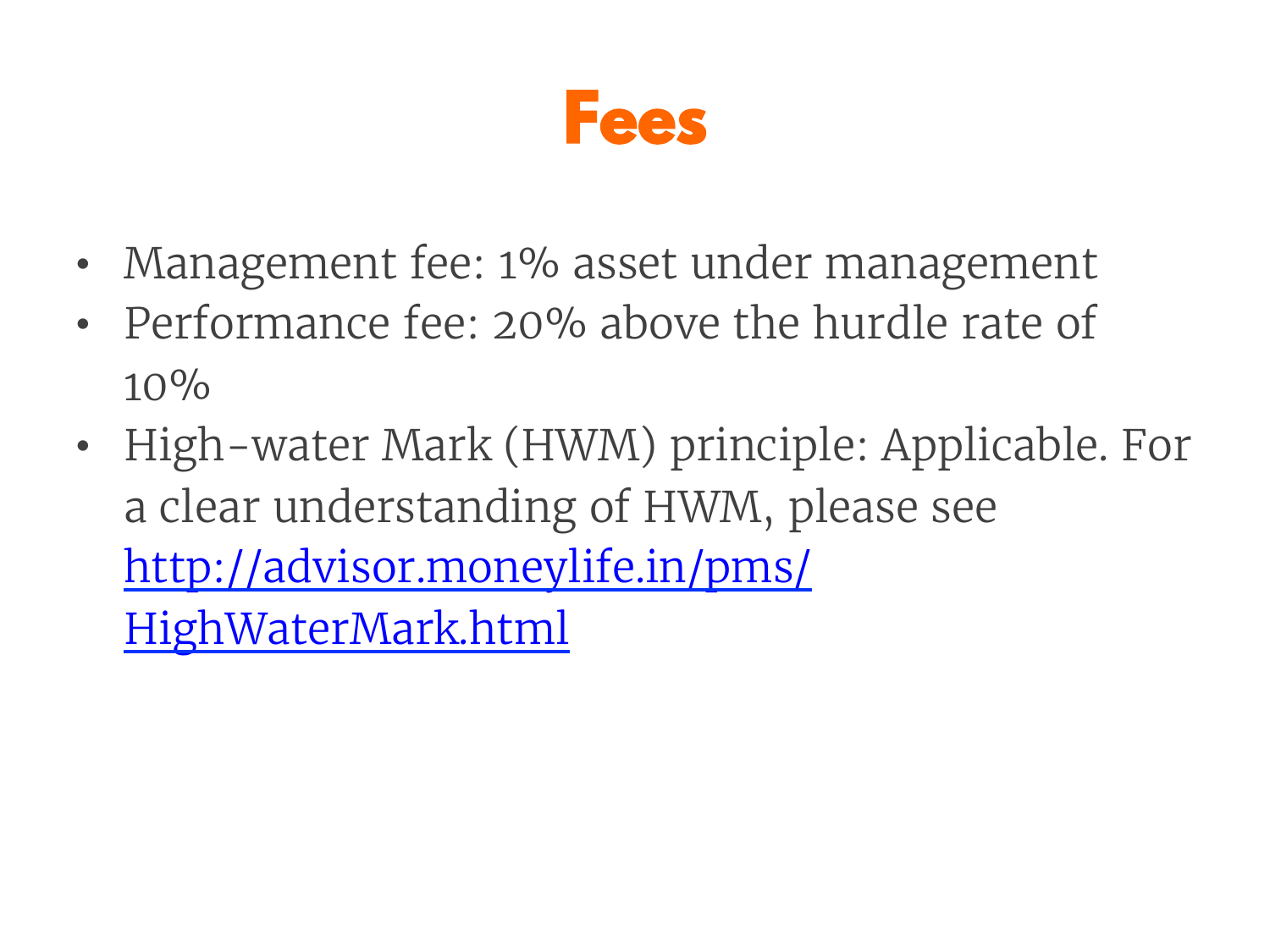## **Custody Model**

- We have appointed Kotak Bank as the custodian and for independent fund accounting
- The custodian safeguards your assets from all systemic risks
- The custodian directly controls the funds / securities, under a fiduciary capacity only. Brokers, DPs, Banks, Advisors, Fund Managers – none of them can access your assets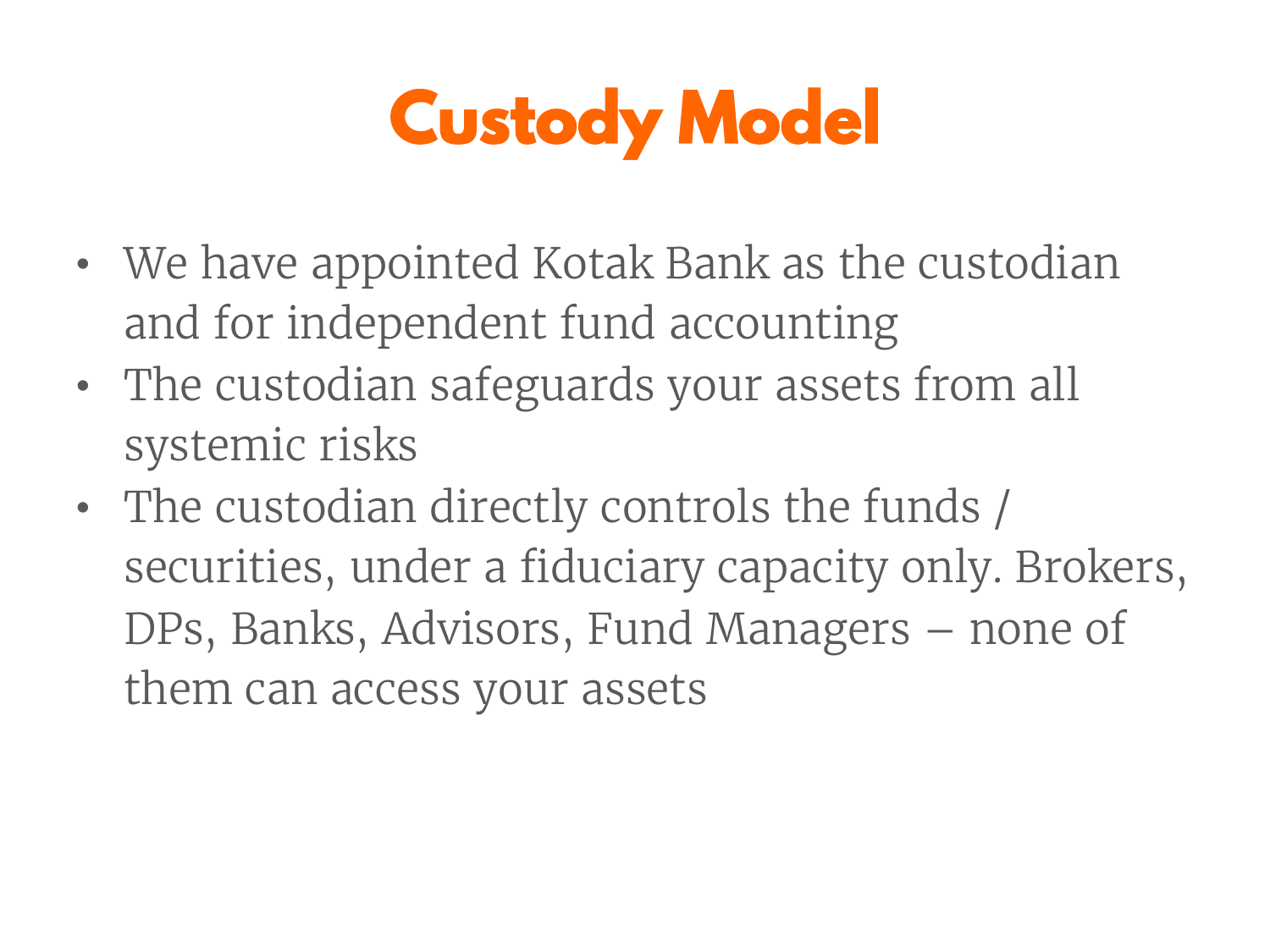# **Custody Model (Contd.)**

- Custodian will ensure reconciliations of accounts across DP / Bank / Brokerage Payable to brokers / Advisory fee payable
- Custodian will track, report, realise, reconcile corporate actions such as dividends on your assets.
- Custodian will support on any corporation actions e.g. rights issue, buy-back etc.
- Custodian will handle all funds / securities directly with the exchange